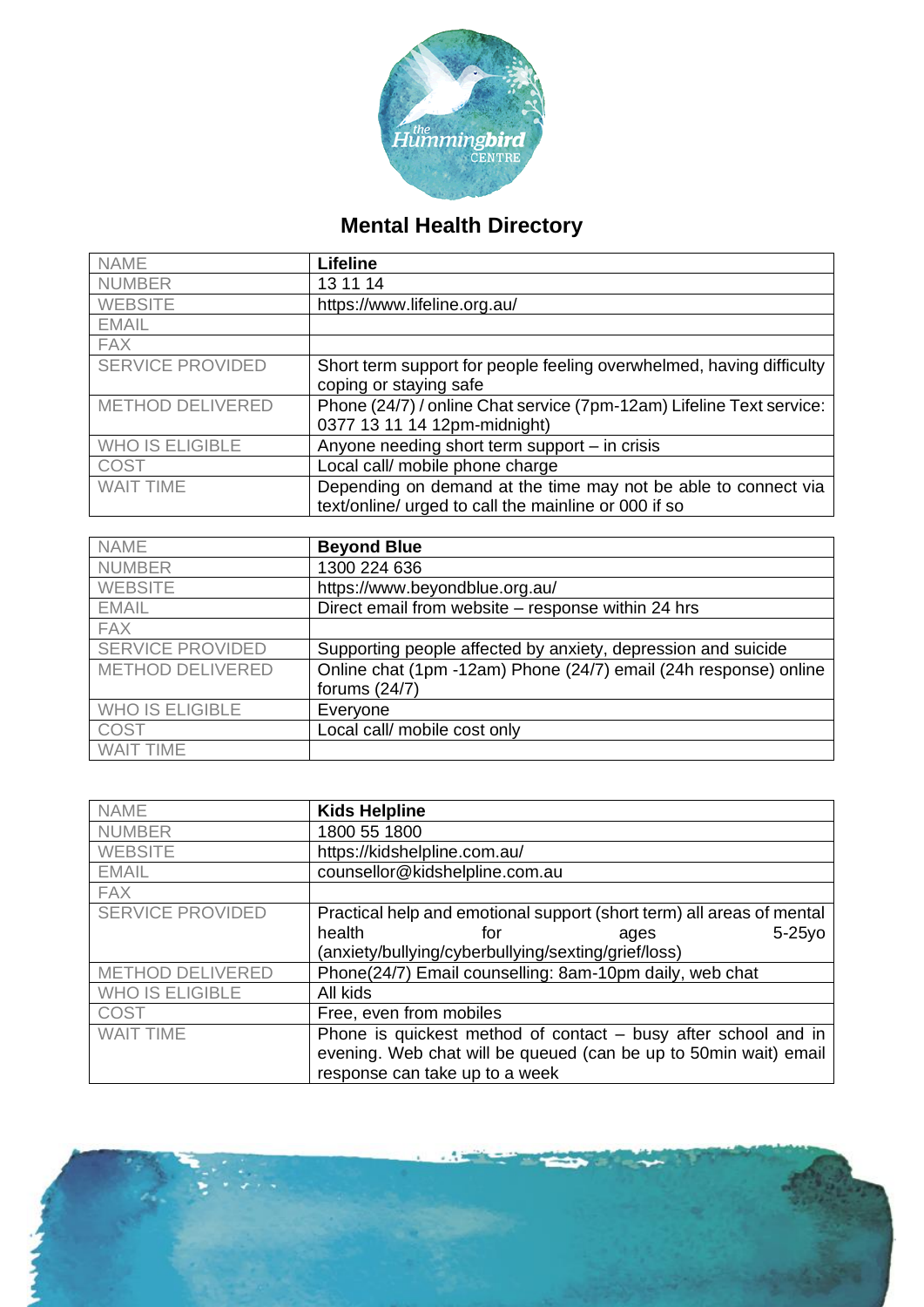

| <b>NAME</b>             | <b>Headspace</b>                                                                                                                                                                                                                                                                                                                                                                                                                                                                                             |
|-------------------------|--------------------------------------------------------------------------------------------------------------------------------------------------------------------------------------------------------------------------------------------------------------------------------------------------------------------------------------------------------------------------------------------------------------------------------------------------------------------------------------------------------------|
| <b>NUMBER</b>           | 02 49294201                                                                                                                                                                                                                                                                                                                                                                                                                                                                                                  |
| <b>WEBSITE</b>          | https://headspace.org.au/headspace-centres/newcastle/                                                                                                                                                                                                                                                                                                                                                                                                                                                        |
| <b>EMAIL</b>            | headspacenewcastle@hunterprimarycare.com.au                                                                                                                                                                                                                                                                                                                                                                                                                                                                  |
| <b>FAX</b>              | 02 4925 2864                                                                                                                                                                                                                                                                                                                                                                                                                                                                                                 |
| <b>SERVICE PROVIDED</b> | headspace is the National Youth Mental Health Foundation<br>providing early intervention mental health services to 12-25<br>year-olds. headspace can help young people with mental<br>health, physical health (including sexual health) alcohol and<br>other drug services, and work and study support. Centres and<br>services operate across Australia, in metro, regional and rural<br>areas, supporting young Australians and their families to be<br>mentally healthy and engaged in their communities. |
| <b>METHOD DELIVERED</b> | Face to face / eheadspace/ via referral and intake process                                                                                                                                                                                                                                                                                                                                                                                                                                                   |
| <b>WHO IS ELIGIBLE</b>  | 12-25yo – short term support for mild-moderate difficulties                                                                                                                                                                                                                                                                                                                                                                                                                                                  |
| COST                    | Free under mental health care plan                                                                                                                                                                                                                                                                                                                                                                                                                                                                           |
| <b>WAIT TIME</b>        | Unknown                                                                                                                                                                                                                                                                                                                                                                                                                                                                                                      |

| <b>NAME</b>             | <b>Family Support Newcastle</b>                                                                                                                                                                                                                                                                                                                                                                                                                                                             |
|-------------------------|---------------------------------------------------------------------------------------------------------------------------------------------------------------------------------------------------------------------------------------------------------------------------------------------------------------------------------------------------------------------------------------------------------------------------------------------------------------------------------------------|
| <b>NUMBER</b>           | 02 4926 3577                                                                                                                                                                                                                                                                                                                                                                                                                                                                                |
| <b>WEBSITE</b>          | www.nfss.org.au                                                                                                                                                                                                                                                                                                                                                                                                                                                                             |
| <b>EMAIL</b>            | reception@nfss.org.au                                                                                                                                                                                                                                                                                                                                                                                                                                                                       |
| <b>FAX</b>              |                                                                                                                                                                                                                                                                                                                                                                                                                                                                                             |
| <b>SERVICE PROVIDED</b> | Staying Home Leaving Violence project: assistance in<br>providing support for women who have left domestic or family<br>violence (not a crisis service) Can link in with appropriate<br>counselling and family support services // Family support<br>Project for families with children 0-12 in care who are having<br>difficulties with mental health problems, domestic violence,<br>children with special needs, lack of money or other<br>resources, drug, alcohol or gambling problems |
| METHOD DELIVERED        | Generally face to face - appointments needed. contact the<br>service for more information dependent on the issue                                                                                                                                                                                                                                                                                                                                                                            |
| <b>WHO IS ELIGIBLE</b>  |                                                                                                                                                                                                                                                                                                                                                                                                                                                                                             |
| COST                    |                                                                                                                                                                                                                                                                                                                                                                                                                                                                                             |
| <b>WAIT TIME</b>        |                                                                                                                                                                                                                                                                                                                                                                                                                                                                                             |

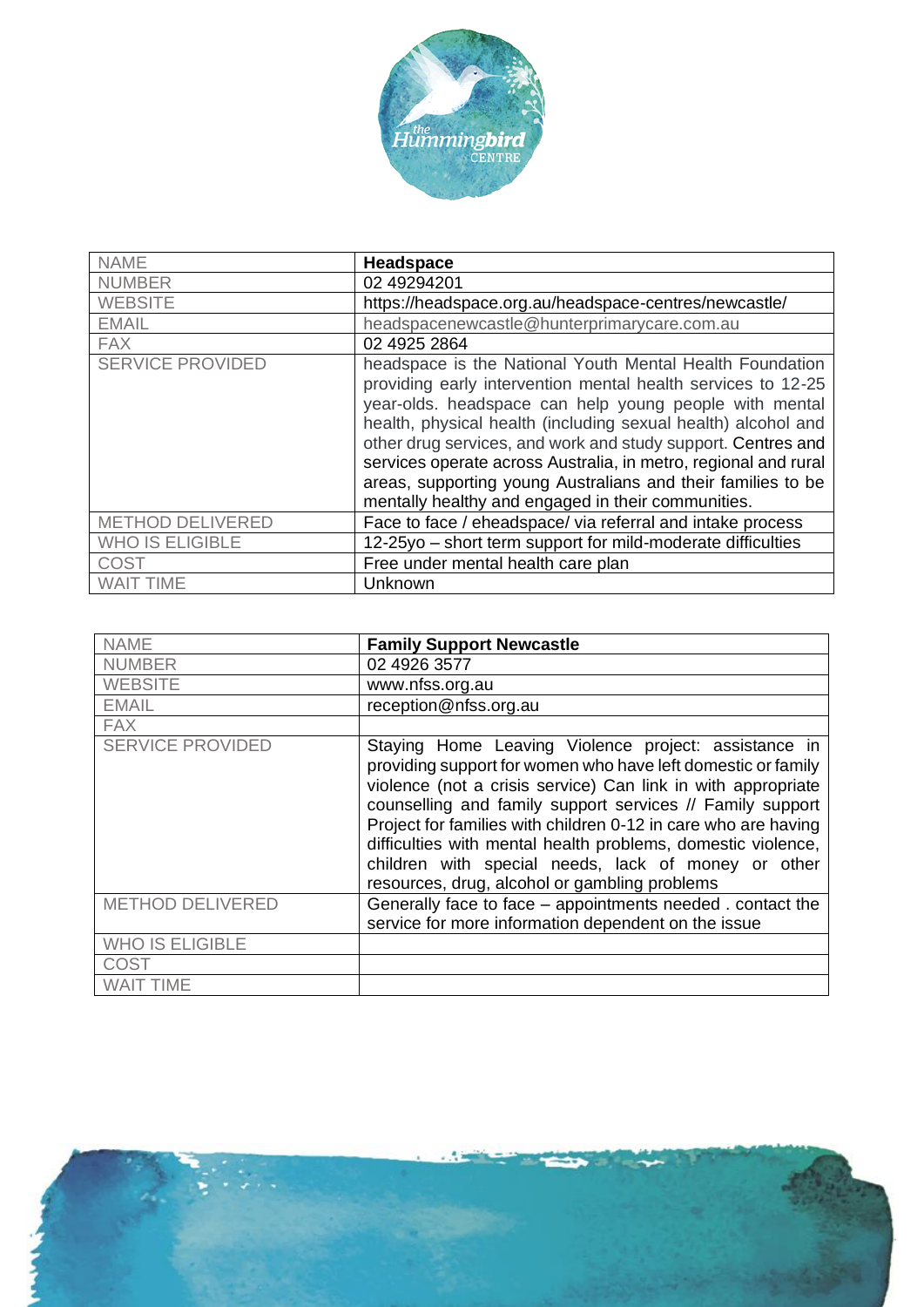

| <b>NAME</b>             | <b>Family Support Newcastle</b>                                                                                                                                                                                                                                                                                                                                                                                                                                                          |
|-------------------------|------------------------------------------------------------------------------------------------------------------------------------------------------------------------------------------------------------------------------------------------------------------------------------------------------------------------------------------------------------------------------------------------------------------------------------------------------------------------------------------|
| <b>NUMBER</b>           | 02 4926 3577                                                                                                                                                                                                                                                                                                                                                                                                                                                                             |
| <b>WEBSITE</b>          | www.nfss.org.au                                                                                                                                                                                                                                                                                                                                                                                                                                                                          |
| <b>EMAIL</b>            | reception@nfss.org.au                                                                                                                                                                                                                                                                                                                                                                                                                                                                    |
| <b>FAX</b>              |                                                                                                                                                                                                                                                                                                                                                                                                                                                                                          |
| <b>SERVICE PROVIDED</b> | Staying Home Leaving Violence project: assistance in providing<br>support for women who have left domestic or family violence (not<br>a crisis service) Can link in with appropriate counselling and<br>family support services // Family support Project for families with<br>children 0-12 in care who are having difficulties with mental health<br>problems, domestic violence, children with special needs, lack of<br>money or other resources, drug, alcohol or gambling problems |
| <b>METHOD DELIVERED</b> | Generally face to face - appointments needed. contact the<br>service for more information dependent on the issue                                                                                                                                                                                                                                                                                                                                                                         |
| <b>WHO IS ELIGIBLE</b>  |                                                                                                                                                                                                                                                                                                                                                                                                                                                                                          |
| COST                    |                                                                                                                                                                                                                                                                                                                                                                                                                                                                                          |
| <b>WAIT TIME</b>        |                                                                                                                                                                                                                                                                                                                                                                                                                                                                                          |

| <b>NAME</b>             | Jenny's Place                                              |
|-------------------------|------------------------------------------------------------|
| <b>NUMBER</b>           | 02 4927 8529                                               |
| <b>WEBSITE</b>          | https://www.jennysplace.org                                |
| <b>EMAIL</b>            | info@jennysplace.org                                       |
| <b>FAX</b>              |                                                            |
| <b>SERVICE PROVIDED</b> | Helping women and children in Newcastle who are victims of |
|                         | Domestic Violence or who face homelessness                 |
| <b>METHOD DELIVERED</b> |                                                            |
| <b>WHO IS ELIGIBLE</b>  | Women and children                                         |
| <b>COST</b>             | Free service to women and children                         |
| <b>WAIT TIME</b>        |                                                            |

| <b>NAME</b>             | <b>Hunter Women's Centre</b>                                                                      |
|-------------------------|---------------------------------------------------------------------------------------------------|
| <b>NUMBER</b>           | 02 4968 2511                                                                                      |
| <b>WEBSITE</b>          | https://hwc.org.au/                                                                               |
| <b>EMAIL</b>            | admin@hwc.org.au                                                                                  |
| <b>FAX</b>              |                                                                                                   |
| <b>SERVICE PROVIDED</b> | Counselling/groups and<br>workshops/information<br>and<br>referrals/community education for women |
| <b>METHOD DELIVERED</b> |                                                                                                   |
| <b>WHO IS ELIGIBLE</b>  | Women - priority DV / disadvantaged or marginalised/ culturally<br>diverse/ESL                    |
| <b>COST</b>             | Free – but contributions of up to \$20 per session accepted                                       |
| <b>WAIT TIME</b>        | Not a crisis service – usually a wait period before appts can be<br>offered                       |

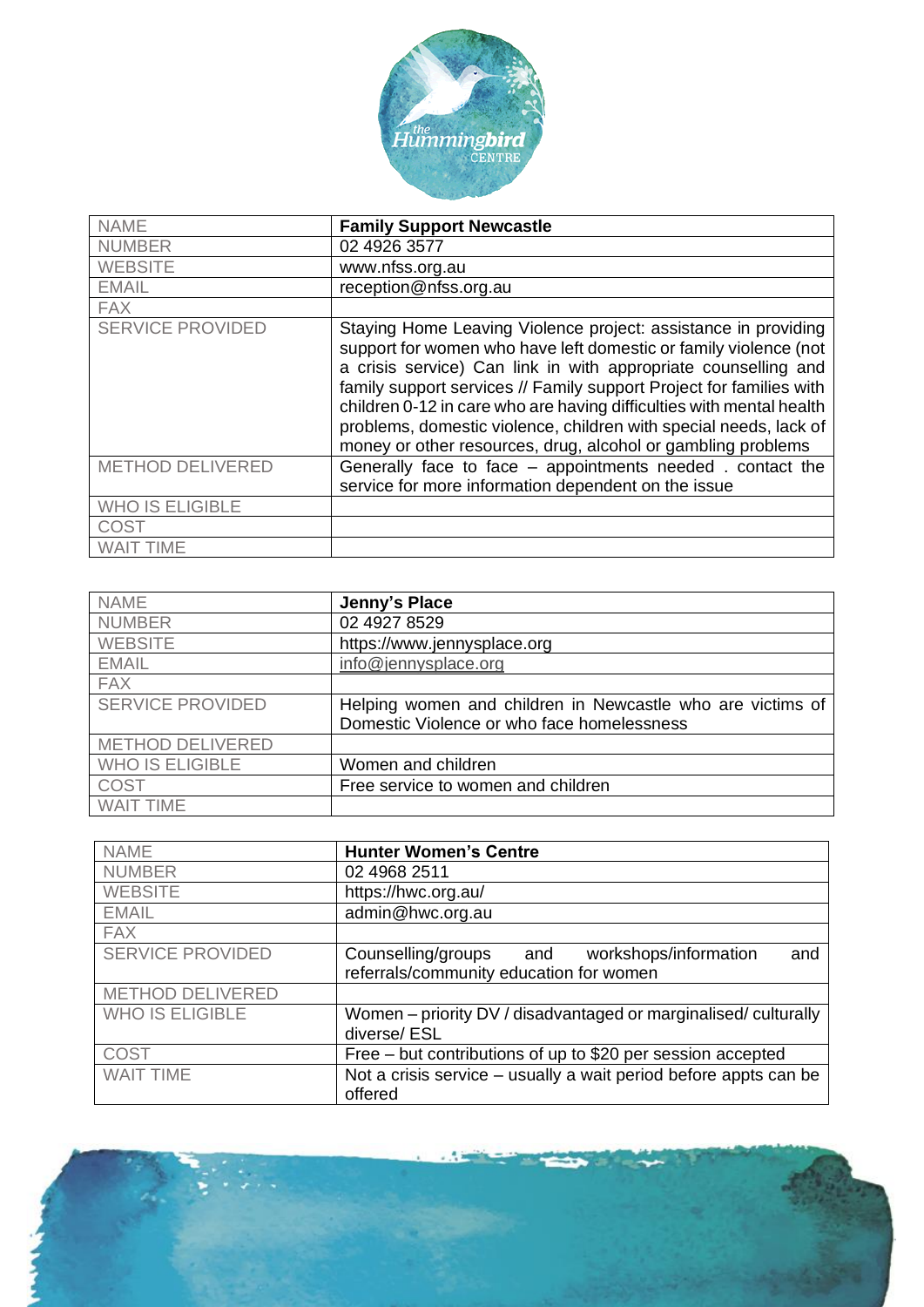

| <b>NAME</b>             | <b>NOVA for Women and Children</b>                     |
|-------------------------|--------------------------------------------------------|
| <b>NUMBER</b>           | 02 4023 5620 // intake line: 1800 769 654              |
| <b>WEBSITE</b>          |                                                        |
| <b>EMAIL</b>            | intake@novawomen.org.au                                |
| <b>FAX</b>              |                                                        |
| <b>SERVICE PROVIDED</b> | Support for women at risk of homelessness or in crisis |
| <b>METHOD DELIVERED</b> |                                                        |
| <b>WHO IS ELIGIBLE</b>  | Women at risk of homelessness/ Domestic violence       |
| COST                    | Calculated case by case                                |
| <b>WAIT TIME</b>        | Contact within 48h of initial contact                  |
|                         |                                                        |

| <b>NAME</b>             | <b>Hunter Gender Alliance</b>                                            |
|-------------------------|--------------------------------------------------------------------------|
| <b>WEBSITE</b>          | https://www.huntergenderalliance.org/                                    |
| <b>EMAIL</b>            | info@huntergenderalliance.org                                            |
| <b>FAX</b>              |                                                                          |
| <b>SERVICE PROVIDED</b> | Working to improve the lives of Transgender and Gender<br>Diverse people |
| <b>METHOD DELIVERED</b> | Provides links to organisations // community led charity                 |
| <b>WHO IS ELIGIBLE</b>  |                                                                          |
| COST                    |                                                                          |
| WAIT TIMF               |                                                                          |

| <b>NAME</b>             | <b>Department of Communities and Justice</b>                     |
|-------------------------|------------------------------------------------------------------|
| <b>NUMBER</b>           | Child Protection helpline: 13 2111                               |
|                         | Link2Home Homelessness: 1800 152 152                             |
|                         | Domestic Violence Line: 1800 656 463                             |
|                         | NSW Victims Access Line: 1300 888 529                            |
| <b>WEBSITE</b>          | https://www.dcj.nsw.gov.au/                                      |
| <b>EMAIL</b>            |                                                                  |
| <b>FAX</b>              |                                                                  |
| <b>SERVICE PROVIDED</b> | Reporting a child at risk of abuse or neglect/ mandatory         |
|                         | reporting/ services to keep kids safe, keeping families together |
|                         | through preservation, preferred order of permanent placement     |
| <b>METHOD DELIVERED</b> | Phone line/ caseworkers                                          |
| <b>WHO IS ELIGIBLE</b>  | Everyone                                                         |
| <b>COST</b>             | Not applicable                                                   |
| <b>WAIT TIME</b>        | Triaged according to urgency                                     |

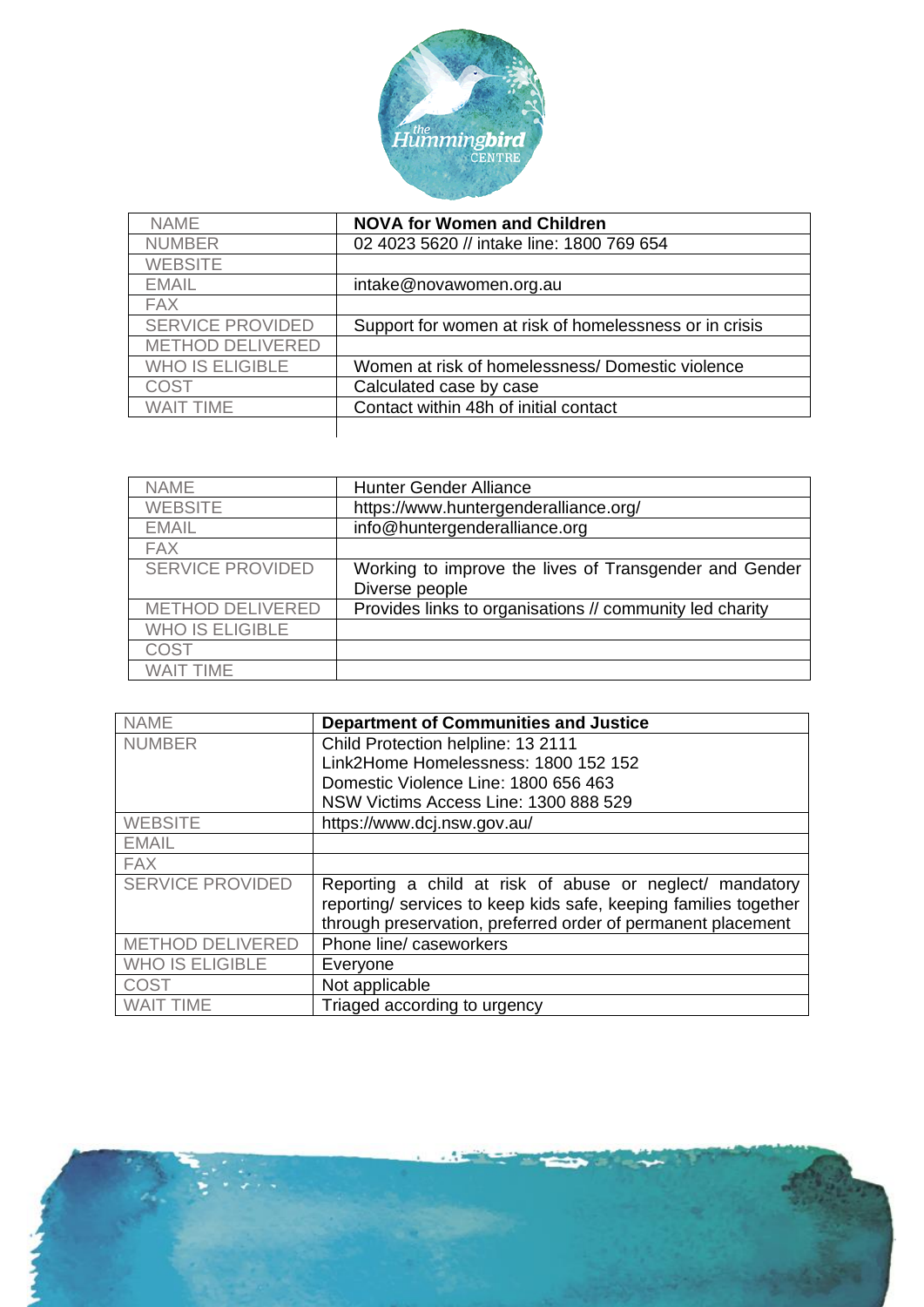

| <b>NAME</b>                       | <b>CAMHS - Child and Adolescent Mental Health Service</b>                                                                                                                                                                                                                                                                                                                                                             |
|-----------------------------------|-----------------------------------------------------------------------------------------------------------------------------------------------------------------------------------------------------------------------------------------------------------------------------------------------------------------------------------------------------------------------------------------------------------------------|
| <b>NUMBER</b>                     | 1800 011 511                                                                                                                                                                                                                                                                                                                                                                                                          |
| <b>WEBSITE</b>                    | http://www.hnekidshealth.nsw.gov.au/                                                                                                                                                                                                                                                                                                                                                                                  |
| <b>EMAIL</b>                      |                                                                                                                                                                                                                                                                                                                                                                                                                       |
| <b>FAX</b>                        |                                                                                                                                                                                                                                                                                                                                                                                                                       |
| <b>SERVICE</b><br><b>PROVIDED</b> | Child and youth in crisis or high risk: Suicidal intentions or attempts,<br>or self-harming behaviour with risk of significant harm due to mental health<br>problems.<br>Recent changes to behaviour or reduced day to day functioning                                                                                                                                                                                |
|                                   | possibly due to psychosis or major depression.                                                                                                                                                                                                                                                                                                                                                                        |
|                                   | Threats or behaviours with high risk of harm to others or property due<br>to mental health problems                                                                                                                                                                                                                                                                                                                   |
|                                   | Severe eating disorder                                                                                                                                                                                                                                                                                                                                                                                                |
|                                   |                                                                                                                                                                                                                                                                                                                                                                                                                       |
| <b>METHOD</b><br><b>DELIVERED</b> | Make a referral by contacting the Mental Health Line (MHL) on 1800 011<br>511.                                                                                                                                                                                                                                                                                                                                        |
|                                   | The MHL is staffed by mental health clinicians and operates 24 hours a day,<br>7 days a week. They will triage the referral to determine if it is suitable for<br>CAMHS, if it is not they will suggest alternative services. The triage is<br>conducted directly with young people over 16 years, with parents of young<br>people 14 years or younger, and with parents and young people between 14<br>and 16 years. |
|                                   | CAMHS endeavours to see new clients for assessment within two weeks<br>and within two days where a mental health professional determines an<br>urgent need for assessment.                                                                                                                                                                                                                                            |
| <b>WHO IS ELIGIBLE</b>            | Young people up to 17yo or still at school - Generally young people seen by<br>CAMHS have received treatment from their GP, a private mental health<br>practitioner, or an agency such as headspace without an improvement in<br>their mental health symptoms.                                                                                                                                                        |
| <b>COST</b>                       |                                                                                                                                                                                                                                                                                                                                                                                                                       |
| <b>WAIT TIME</b>                  |                                                                                                                                                                                                                                                                                                                                                                                                                       |
| <b>NAME</b>                       | Newcastle Mental Health Service                                                                                                                                                                                                                                                                                                                                                                                       |
| <b>NUMBER</b>                     | 02 4964 7000                                                                                                                                                                                                                                                                                                                                                                                                          |
| <b>WEBSITE</b>                    |                                                                                                                                                                                                                                                                                                                                                                                                                       |
| <b>EMAIL</b>                      |                                                                                                                                                                                                                                                                                                                                                                                                                       |

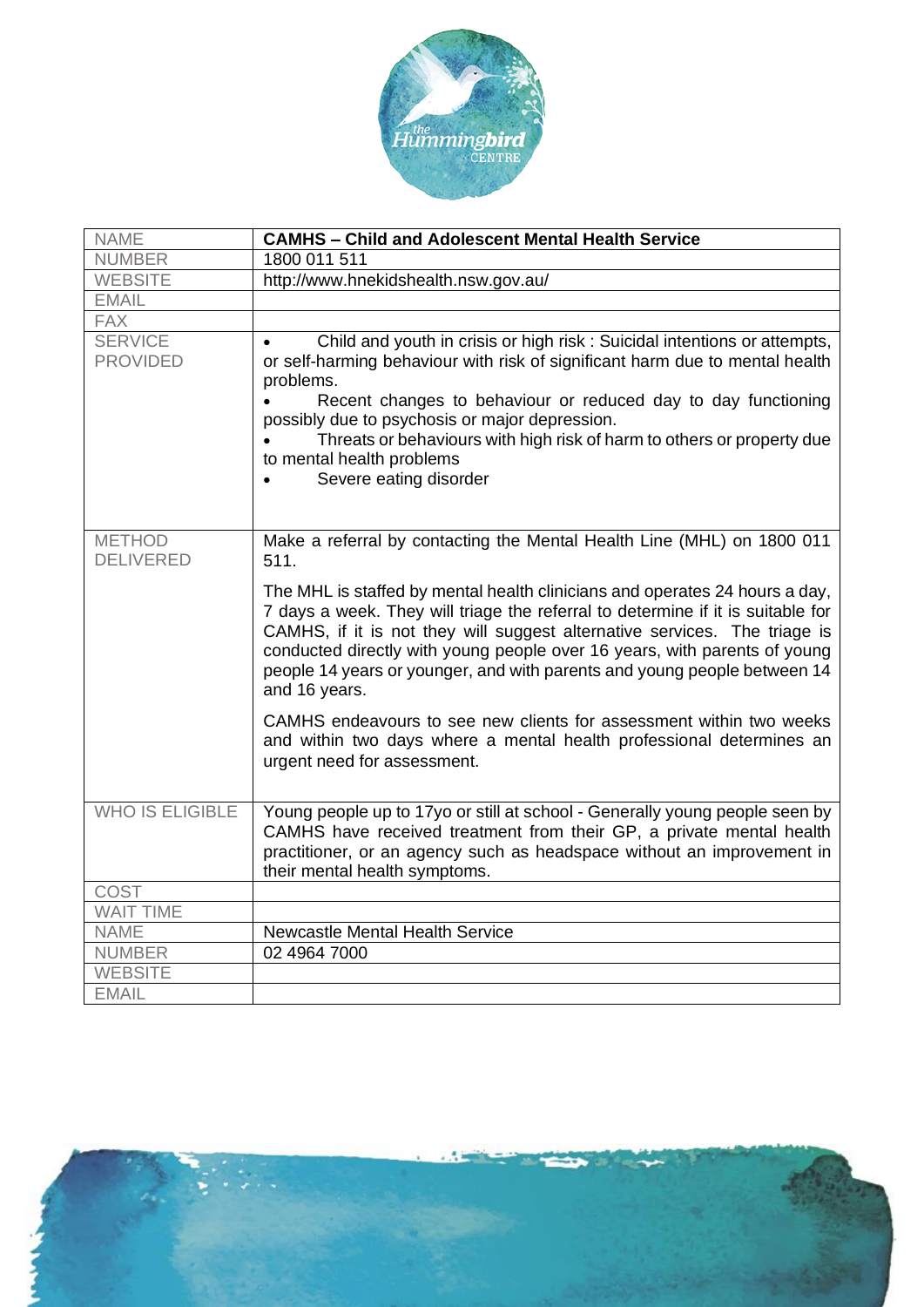

| <b>NAME</b>                       | <b>Lake Macquarie Mental Health Service</b>                                                                                                                  |
|-----------------------------------|--------------------------------------------------------------------------------------------------------------------------------------------------------------|
| <b>NUMBER</b>                     | 02 4904 9000                                                                                                                                                 |
| <b>WEBSITE</b>                    | https://www.healthdirect.gov.au/australian-health-services/20072032/lake-<br>macquarie-mental-health-services/services/charlestown-2290-1A-dudley-<br>road   |
| <b>EMAIL</b>                      |                                                                                                                                                              |
| <b>FAX</b>                        |                                                                                                                                                              |
| <b>SERVICE</b><br><b>PROVIDED</b> | Triage, assessment, case management, crisis management/support,<br>mental health education, psycho-social group/individual interventions &<br>family support |
| <b>METHOD</b>                     |                                                                                                                                                              |
| <b>DELIVERED</b>                  |                                                                                                                                                              |
| <b>WHO IS ELIGIBLE</b>            |                                                                                                                                                              |
| <b>COST</b>                       |                                                                                                                                                              |
| <b>WAIT TIME</b>                  |                                                                                                                                                              |

| <b>NAME</b>                       | <b>Mater Mental Health</b>                                                                                                                                                                    |
|-----------------------------------|-----------------------------------------------------------------------------------------------------------------------------------------------------------------------------------------------|
| <b>NUMBER</b>                     | 02 4033 5000                                                                                                                                                                                  |
| <b>WEBSITE</b>                    | http://www.hnehealth.nsw.gov.au/mh/Pages/Mental-Health.aspx                                                                                                                                   |
| <b>EMAIL</b>                      |                                                                                                                                                                                               |
| <b>FAX</b>                        |                                                                                                                                                                                               |
| <b>SERVICE</b><br><b>PROVIDED</b> | Mental Health services provide a range of inpatient services and community<br>mental health care, from prevention and early intervention to treatment,<br>rehabilitation and continuing care. |
|                                   | The focus of these services is to provide timely and effective care and to<br>empower consumers to become resilient, independent and to self-manage<br>their illness and recovery.            |
|                                   | services are organised by geography and cover all age groups including<br>child and adolescent, adult and older people.                                                                       |
| <b>METHOD</b>                     |                                                                                                                                                                                               |
| <b>DELIVERED</b>                  |                                                                                                                                                                                               |
| <b>WHO IS ELIGIBLE</b>            |                                                                                                                                                                                               |
| <b>COST</b>                       |                                                                                                                                                                                               |
| <b>WAIT TIME</b>                  |                                                                                                                                                                                               |

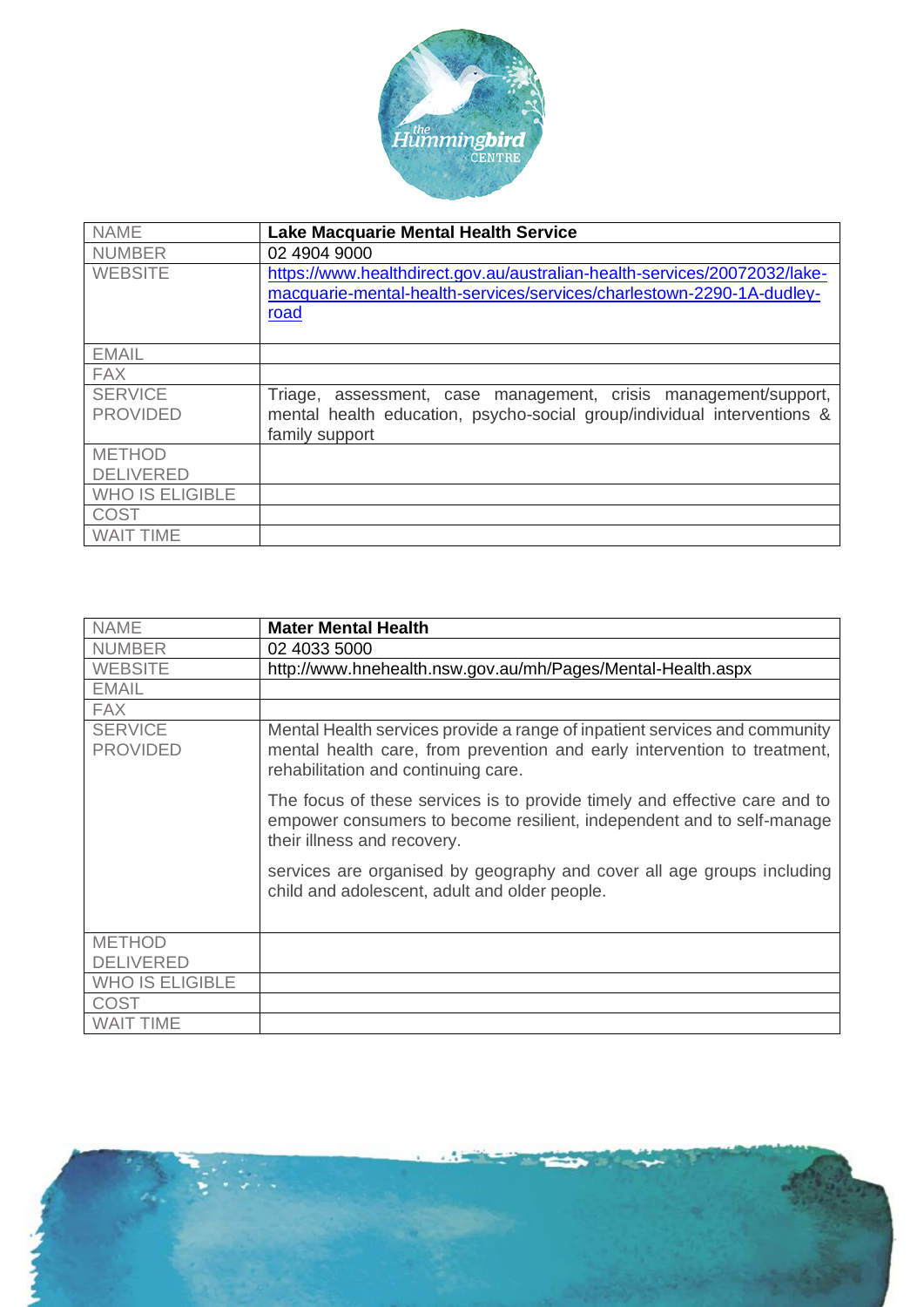

| <b>NAME</b>             | <b>One Door Mental Health</b>                                                                                                                                                                                                                                             |
|-------------------------|---------------------------------------------------------------------------------------------------------------------------------------------------------------------------------------------------------------------------------------------------------------------------|
| <b>WEBSITE</b>          | https://www.onedoor.org.au                                                                                                                                                                                                                                                |
| <b>PHONE</b>            | 1800 843 539 mon-fri 9am-5pm                                                                                                                                                                                                                                              |
| <b>EMAIL</b>            | information@onedoor.org.au                                                                                                                                                                                                                                                |
| <b>FAX</b>              |                                                                                                                                                                                                                                                                           |
| <b>SERVICE PROVIDED</b> | A service funded through NSW health – can work alongside<br>school counsellors, refer clients to mental health supports,<br>provide educational resources, workshops for families,<br>developing coping strategies for long term diagnosis of<br>mental health illnesses. |
| METHOD DELIVERED        |                                                                                                                                                                                                                                                                           |
| <b>WHO IS ELIGIBLE</b>  | Anyone - One door provides emotional supports but also<br>acts as linkage to other support services available in the<br>Newcastle area - completely flexible and people can<br>engage/disengage with them anytime                                                         |
| COST                    | Funded by NSW Health                                                                                                                                                                                                                                                      |
| WAIT TIME               |                                                                                                                                                                                                                                                                           |

| <b>NAME</b>             | <b>COPMI: Children of Parents with Mental Illness</b>       |
|-------------------------|-------------------------------------------------------------|
| <b>WEBSITE</b>          | https://www.copmi.net.au/                                   |
| <b>PHONE</b>            |                                                             |
| <b>EMAIL</b>            |                                                             |
| <b>SERVICE PROVIDED</b> | Promoting better outcomes for children and families where a |
|                         | parent experiences mental illness                           |
| <b>METHOD DELIVERED</b> | Website with vast options for kids and young people,        |
|                         | families and friends/ professionals and organisations       |
| <b>WHO IS ELIGIBLE</b>  | Anyone needing resources                                    |
| <b>COST</b>             | <b>Funded by Aust Govt</b>                                  |